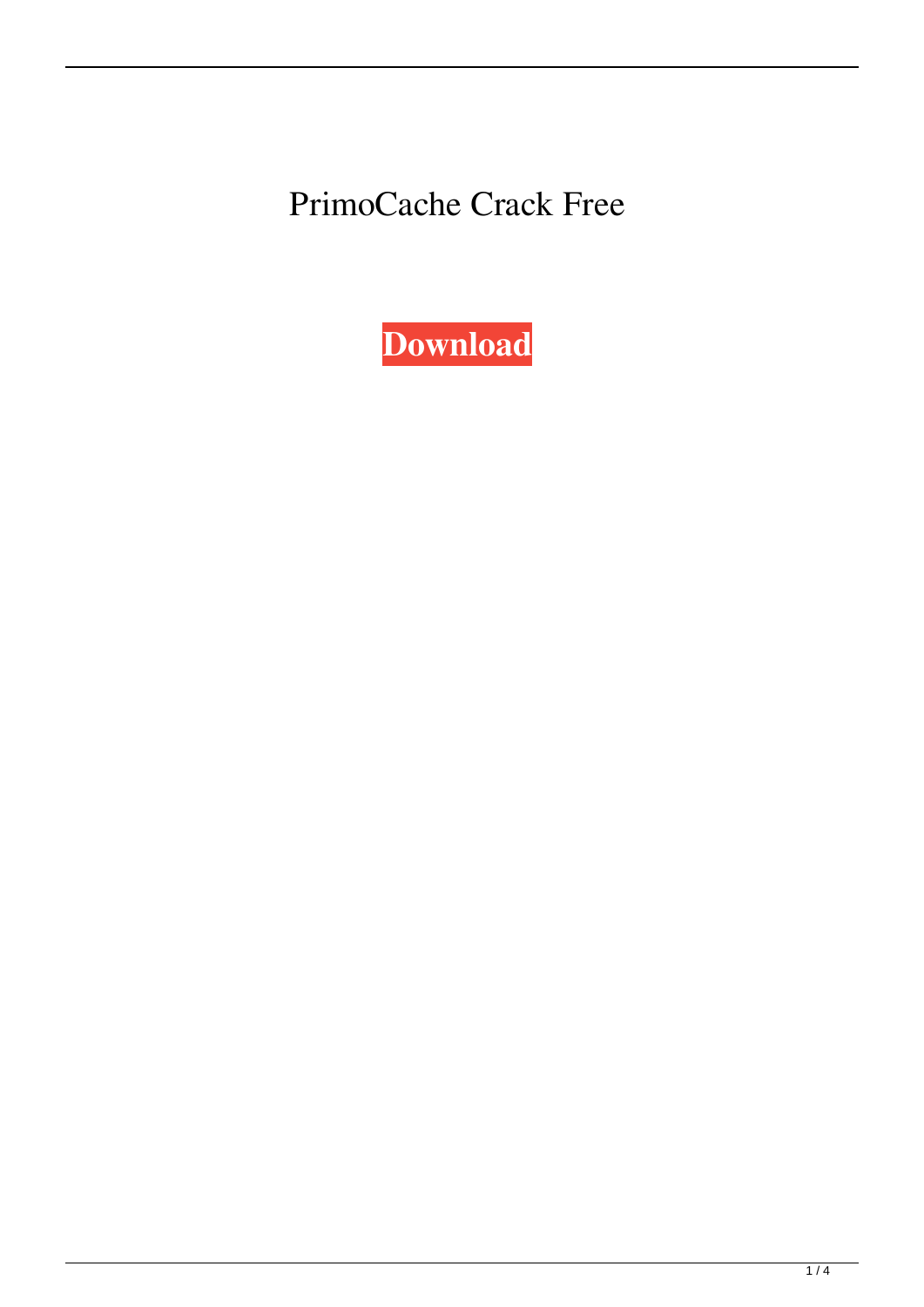# **PrimoCache License Keygen**

PrimoCache is an application for Windows XP/Vista/7/8/8.1/10, 32-bit or 64-bit. If your OS is not mentioned, then it will most probably work without any problems. It's not the most customizable software in our review, but one that does manage to provide an interface with a basic configuration that is enough to manage the invisible memory. It is made to give the user more free space on his/her PC. As we can see on the screenshots, PrimoCache has an interface that looks very similar to the application. As we can see, PrimoCache displays different information on the menu. After being started, it is possible to select a certain volume from the list. Then the statistics of that volume are presented on the page. The information is the same as the ones that you see in the explorer bar. As we can see, the information is displayed as a table, with information about the size, the used memory, the available memory and the used cache. Another thing we want to mention is that PrimoCache has an option for the start/stop cache. If you right-click the mouse and select the option, you can stop the cache from working. If you press OK, then PrimoCache will be in the background and it will work as if nothing had changed. On the other hand, if you press the cancel button, then the cache will be disabled. The only thing we want to mention is that PrimoCache is not the most comprehensive software we have reviewed on this topic. PrimoCache license: FREE Hi, We are here to help! Live chat available 8am-midnight (EST) email support available after hours, please include a valid email in your question Downloading any kind of data can cost a lot of money and storage space, especially when you are talking about high definition and ultra high definition videos. And if you also want to take advantage of your video card's special processing capabilities, then it can be worth paying attention to your HD video card's benchmark results. We are going to take a closer look at one of the more popular benchmarks - the 3DMark FireStrike test. You can install the software on any PC with a video card that is compatible with DirectX 11, but our focus will be on the top graphics cards. So, let's take a look at what exactly

## **PrimoCache Free Download For PC**

PrimoCache is a utility that manages a caching mechanism that resides in the Windows kernel. PrimoCache runs as a kernel driver, it must be configured for a kernel driver to run. PrimoCache is an extremely fast data caching program, and can drastically improve system performance. The kernel-level cache in a 32-bit operating system (e.g. Windows XP) may offer only 4GB of buffer space, but PrimoCache can be configured to extend that amount to 32GB. PrimoCache is free, and can be installed through the Microsoft Windows SDK. To access the application for the first time, you must create a file named CONFIG.INI in the Windows directory. This file is used as a configuration file for the PrimoCache driver. It is possible to use this configuration file for several devices, or alternatively, use specific configuration files for each disk that is being cached. Once the configuration file has been modified, PrimoCache will be able to control the basic parameters of the caching process. PrimoCache consists of four major components: The first section includes a listing of the available caching devices. Once you have configured PrimoCache for a specific device, it will list the information for the volume that is being cached. The second section includes a column that indicates whether the cache has been enabled, which in turn depends on the profile that has been configured for the device. The third section allows you to open the configuration file for the device, and the fourth section allows you to view the basic statistics for the volume that is being cached. In the last section, you can configure the kernel cache for a specific device, set the cache limit, enable/disable it, and configure the basic settings. PrimoCache includes a user-friendly interface that may be used by an intermediate level user. For advanced users, PrimoCache may be configured by using the configuration file that is created when the driver is installed. In addition to the configuration options, you can also select the block size, and configure the cache depth. If you want to configure the application, you must create a configuration file, which is a text file that contains the information for a specific device. The format of the configuration file is listed in the configuration file example. The configuration file is created when the application is started for the first time. Once you have created the configuration file, you should not start the application until the configuration file is set up correctly. When you launch the application for 81e310abbf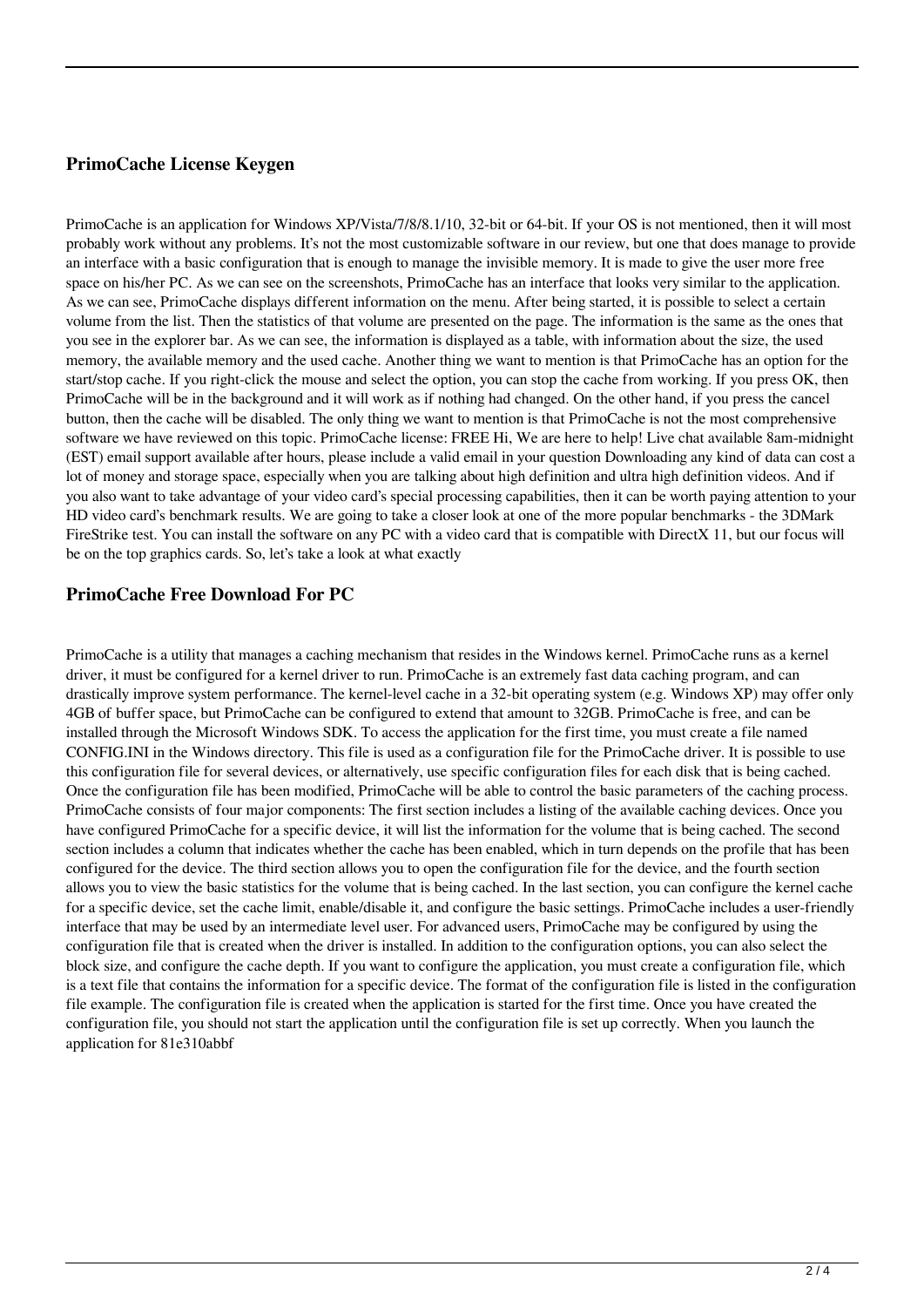### **PrimoCache Crack 2022**

PrimoCache is an advanced application that offers valuable benefits for users with low memory capacities or slow computers. It is a piece of freeware that offers numerous valuable functions for enthusiasts that want to boost their hardware performance. This simple tool offers numerous benefits for users who want to efficiently take advantage of the available memory on their systems. PrimoCache supports a wide array of operating systems, and allows users to manage cache sizes for all attached volumes. If the necessary space is available, the tool can also be used for memory optimization. The program includes the ability to reduce the amount of time a system needs to perform tasks, as well as make it easier for the system to store data. PrimoCache aims to improve the overall performance of the system by caching data from volumes in real time. The data is stored in the system's RAM for faster access. The tool works with memory in a two-pronged approach, which allows it to store data and increase performance. The procedure is quite similar to the traditional method of caching, but it differs in the number of volumes that it can manage. With the help of this simple freeware, users can increase their system's performance. PrimoCache can support volumes that use FAT, NTFS or UFS file systems. The caching algorithm is designed to allow users to manage cache sizes for all attached volumes. This feature is not available in the traditional cache management method. Users that want to increase the performance of their systems can benefit from the application, by using the tool's caching profile. PrimoCache uses the cache to store data from all volumes, which increases the number of files that are stored in RAM. The data is cached in the system's RAM, which saves time and improves the overall performance of the system. I must of course thank my friend from Norway for creating this torrent, which is the only one I had the chance to download, as soon as I saw his torrents on swlbits. I guess he is also the admin for the site and has created many other nice tools. I believe I have answered everything you have asked about the operation of the BitTorrent client and downloaded software. I hope that this reply helps to resolve your question and any other questions you may have. Please accept my apologies for this long response. I hope you have found the information you are seeking. Why not take the 2 hours it will take you to read

#### **What's New in the PrimoCache?**

 PrimoCache relies on a sophisticated principle that involves data caching in order to improve OS performance and response to user requests. Data caching is a procedure that purposely stores data into the system's memory, which will result in faster overall disk performance. The information is served to the user more rapidly, compared to the traditional approach where the data is fetched directly from the disk. PrimoCache's runtime depends on a proprietary driver that sniffs requests and provided that the needed data is stored in the cache, fetching it is achieved at a better rate. The most important advantage of PrimoCache is its ability to cache data for a specified volume, which is of interest to the end user. A secondary purpose of the application is to make use of the memory that is wasted on systems equipped with 4GB RAM or more, running a 32-bit enabled OS. Despite accomplishing such a complex purpose, PrimoCache is fairly intuitive and easy to use, although it should fall in the hands of advanced users, who have previous knowledge of this technology. The program is able to manipulate several volumes at a time, or alternatively, individual drives, for which different caching profiles have been created. Usually, the configuration of a cache operation includes setting whether the disc reading or writing should be improved, as well as configuring the managed memory, block size and algorithm. The management of invisible memory can be controlled from a dedicated window, where a limit can be set for the maximum usable amount of RAM. Statistics related to the data caching are briefly presented in the main window, once the process has been started for at least one volume. You can also stop or pause the caching process, at any time. Overall, PrimoCache comes across as an interesting alternative to boosting system performance. It targets volumes individually, which results in a higher hit rate than the traditional method of caching all data. PrimoCache - A Wizard To Boost OS Performance PrimoCache Description: PrimoCache relies on a sophisticated principle that involves data caching in order to improve OS performance and response to user requests. Data caching is a procedure that purposely stores data into the system's memory, which will result in faster overall disk performance. The information is served to the user more rapidly, compared to the traditional approach where the data is fetched directly from the disk. PrimoCache's runtime depends on a proprietary driver that sniffs requests and provided that the needed data is stored in the cache, fetching it is achieved at a better rate. The most important advantage of PrimoCache is its ability to cache data for a specified volume, which is of interest to the